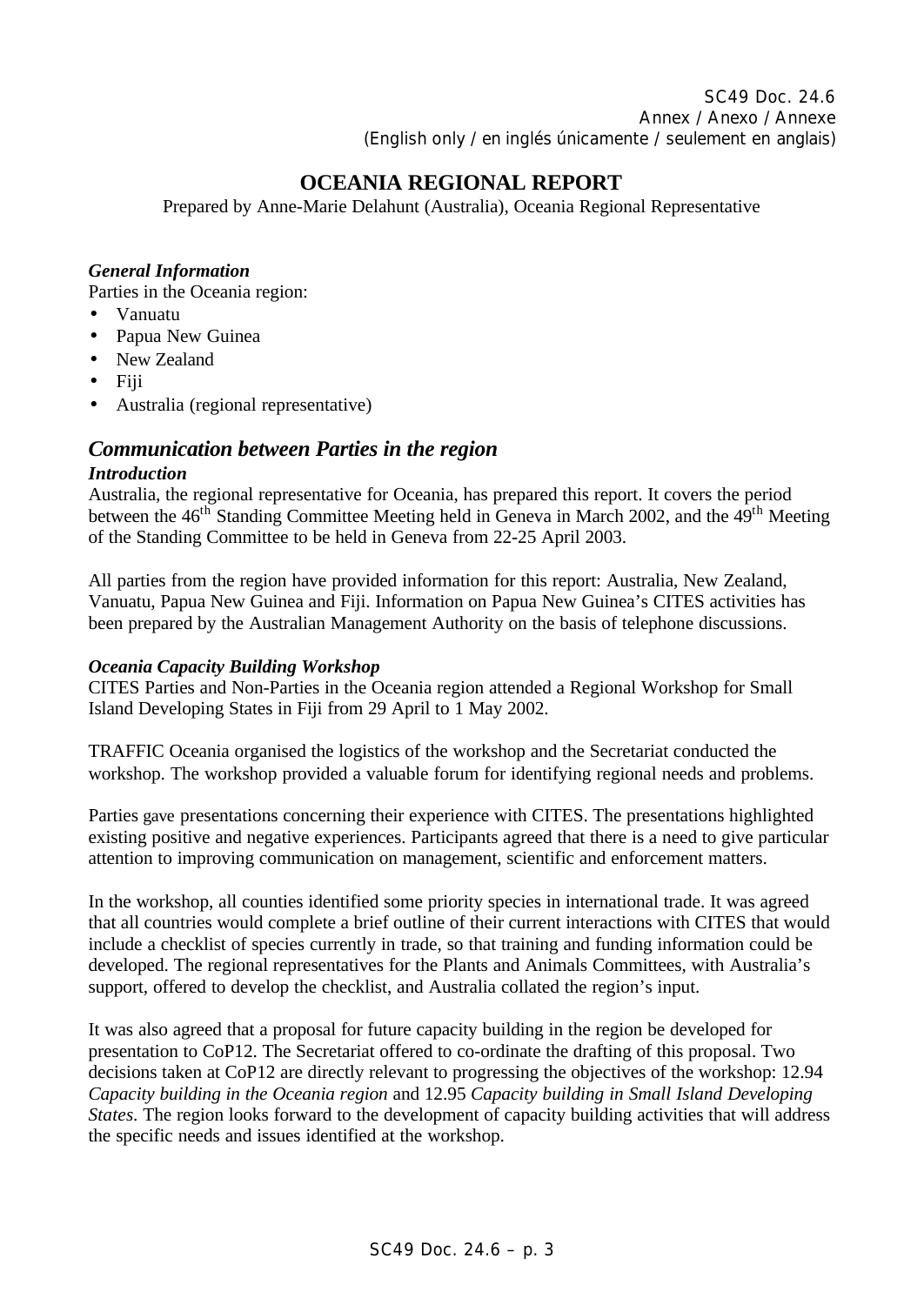## *Individual party initiatives New Zealand*

## *New Zealand Gecko Appendix III listing*

New Zealand submitted a proposal to CoP12 to list all species of New Zealand Gecko in the genera *Hoplodactylus* and *Naultinus* on Appendix II. Although these species are already a prohibited export from New Zealand, increasing illegal trade has been detected and some wild populations are declining. The proposal to list these species on Appendix II was unsuccessful at CoP12, with the majority of Parties believing that the export prohibition was sufficient protection for the species and a listing on Appendix II was not necessary. Subsequent to CoP12, the Secretariat has accepted a New Zealand request for the species *Hoplodactylus* spp. and *Nautilus* spp. to be included on Appendix III. This will take effect from 28 May 2003.

## *New Zealand participation in CoP12*

New Zealand participated in CoP12 in Santiago with a delegation of five persons representing the Department of Conservation, the Ministry of Foreign Affairs and Trade and the Ministry of Fisheries.

## *Animals Committee*

Following CoP12, New Zealand will continue representing Oceania on the Animals Committee.

#### *New Zealand National Meeting*

Following the successful meeting in 2001, a meeting of people representing all the agencies involved in the implementation of CITES in New Zealand was held in August 2002. The objectives of the meeting were to ensure the consistency of CITES operational work throughout the country and to create a greater awareness of CITES and its contribution towards the preservation of biological diversity in New Zealand and beyond. The outcome of the meeting was a focus on improved coordination between the various agencies, an awareness that problems could increase as increasing numbers of people travel, estimated to increase by 82% over the next 10 years, and a need for more dissemination of information on CITES.

## *Wildlife Enforcement Group*

The Wildlife Enforcement Group occupies the seat of the Oceania representative to the Interpol Working Group on wildlife crime. New Zealand is looking to host a future meeting of this group which will be a significant event for Oceania as it would be the first conference of this group to be held in Oceania and would enable representatives from Pacific Island nations to attend, something they have not previously been able to do. Two successful prosecutions have been brought during the period, one of two individuals for their part in organising an international bird smuggling syndicate and another for an individual smuggling chameleon into New Zealand.

## *CITES Chinese Community project*

After analysing trade statistics for CITES seizures over the past 5 years, it became apparent that the largest number of seizures during that period, and also the highest increase in seizures, was traditional Chinese medicines. The Auckland CITES team, in conjunction with the community relations staff, launched a public awareness program aimed at educating this sector of the community on CITES, the trade restrictions surrounding the import of many such products, as well as other local conservation issues.

The public awareness program was seen as vital in Auckland. The region's population is expected to double in the next 50 years and will be strongly multicultural.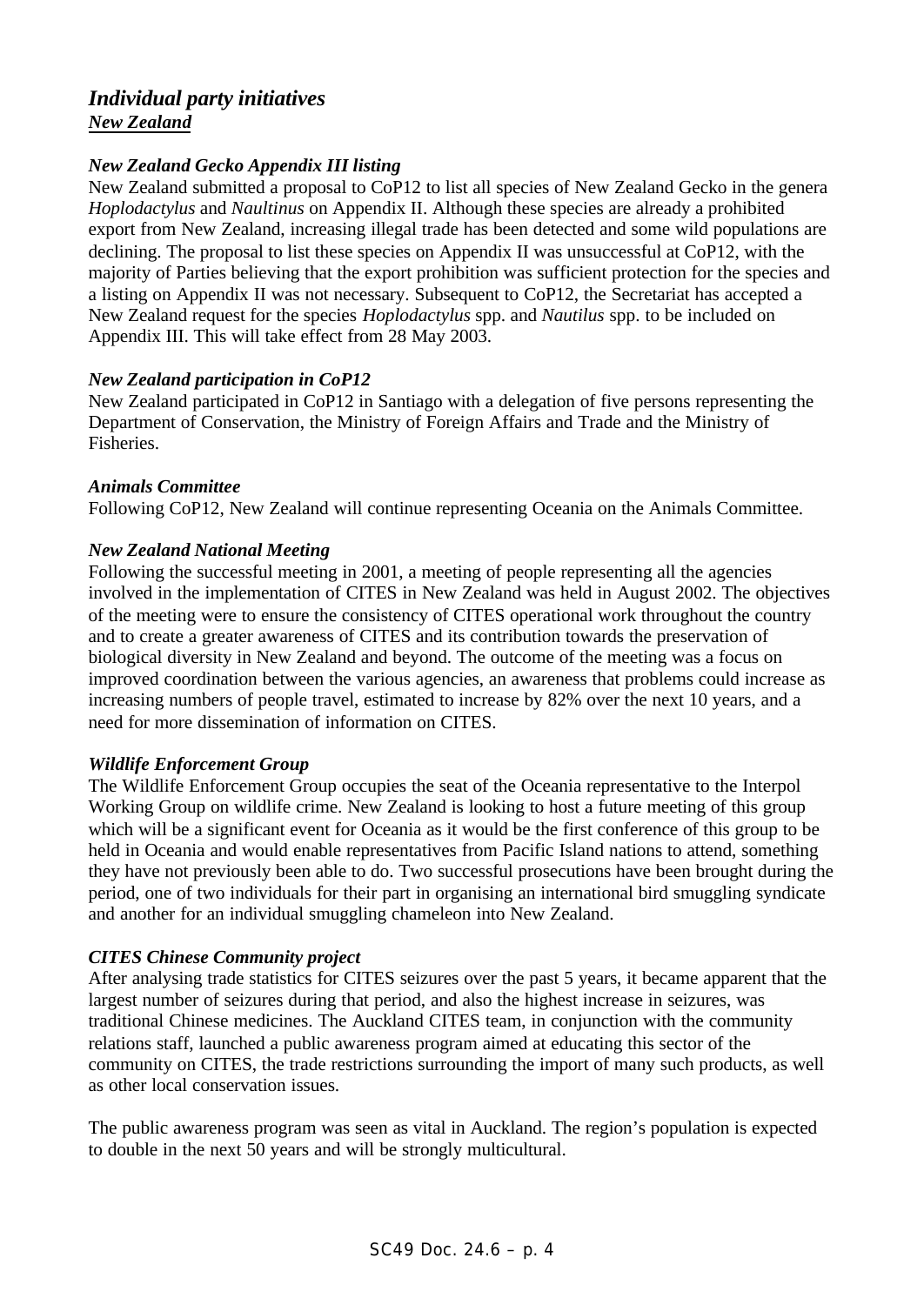As a direct result of the public awareness program, the CCET (Chinese Community Education Trust) has been set up. In partnership with the Department of Conservation, the Trust regularly holds conservation activities, such as:

- educational trips to conservation sites
- tree planting trips
- participation in Beach Clean-up's and other environmental activities
- open days at the MAF quarantine centre to promote biosecurity
- marine talks
- public talks about CITES and its relevance to traditional Chinese medicine and other topical conservation subjects

Over the past 12 months, the Auckland CITES unit and the Community Relations staff have participated in numerous discussions with the Auckland Chinese community, had stands at various events, spoken to schools, community groups, representatives of the traditional medicine business community, published a brochure in Chinese on traditional medicines, set up a multi-lingual hotline to assist non-English speakers to obtaining information on seizures and trade restrictions, published articles in local Chinese media – print and radio.

The CCET is extending its work to provide this information to Chinese communities on a national level. It is also setting up a website which will contain this relevant information. The impacts of this work have been of huge value to the Auckland CITES staff.

## *CITES Pacific Island community project*

Another area of concern was the number of imports of coral, clam, turtle shells and tambua that were in breach of the CITES regulations in New Zealand. A similar campaign was run within the Pacific community with a view to dramatically increase voluntary compliance in this area.

In conjunction with the community relations team, another public awareness programme – "Saving Paradise – A Pacific Nations Conservation Initiative", was launched. This initiative is a hands-on partnership between the Tapa Charitable Trust and the Department of Conservation to develop an urban conservation awareness programme that will benefit both Pacific people and the environment.

There are several levels to the initiative:

- Creating an understanding of conservation and why it is important to New Zealanders
- Developing conservation projects of value starting with Auckland region and extending to other Pacific communities outside of Auckland over time.
- Changing behaviour patterns, over time, that have a negative impact on conservation values as well as community perceptions

The CITES awareness campaign provides information on CITES. The main areas of infringement have been published in brochure and poster form and translated into the most common Pacific languages. These have been distributed throughout the Pacific and a sustained Auckland awareness programme is underway. The CITES unit has noted a dramatic decrease in the number of issues arising from seizures from the Pacific. The impacts of providing the brochures and posters free of charge to our Pacific counterparts have been fantastic.

A large focus of the CITES aspects of the public awareness programme has been voluntary compliance. The majority of our work in this area has been to address through education issues that bring Pacific peoples into conflict with the authorities.

One of the reasons why Auckland's Chinese and Pacific conservation initiatives are so successful is because they are developed and led by the Chinese and Pacific Islands communities. The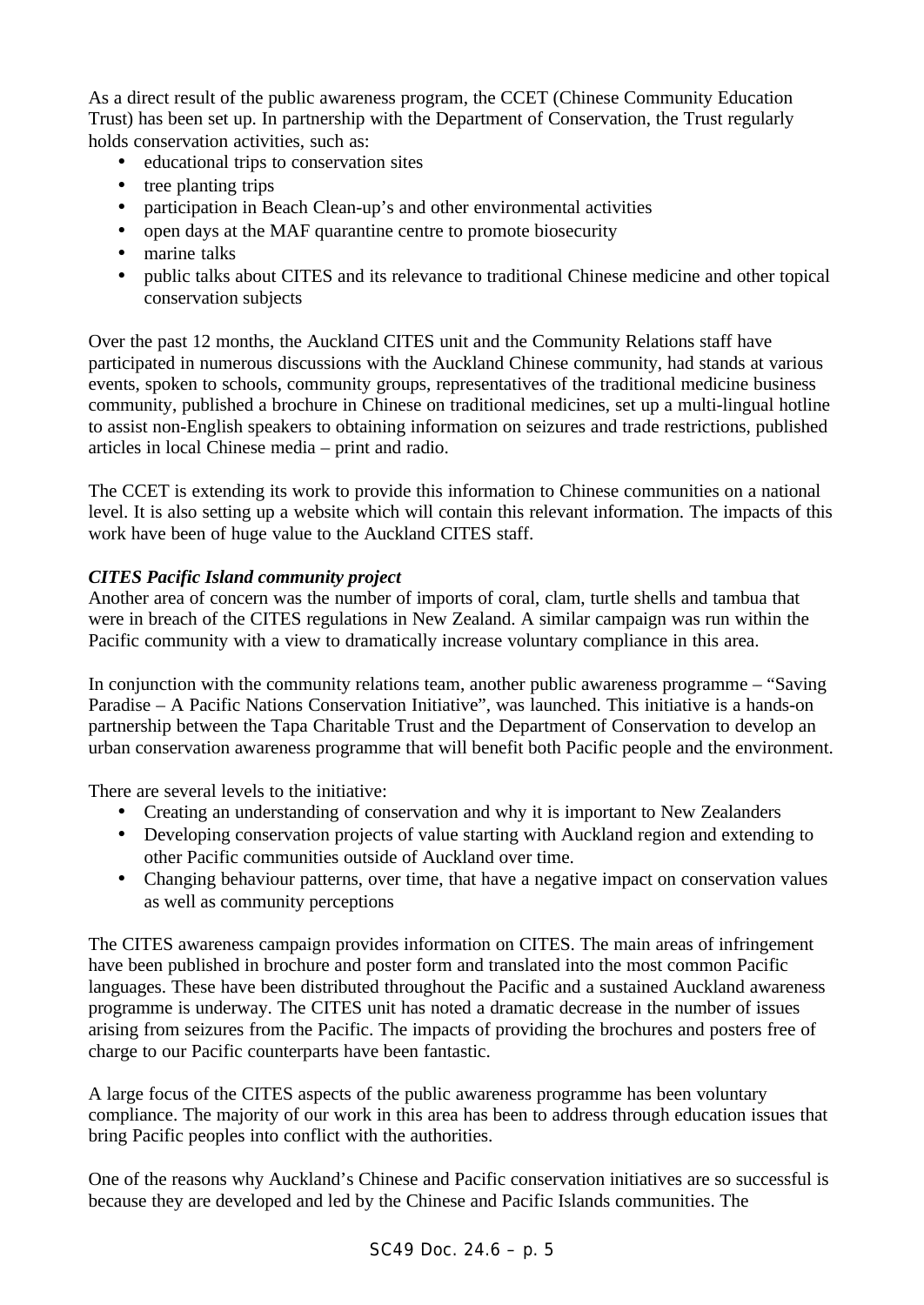community relations team has found that it has been an integral part of the success of the programmes to learn about and accommodate other perspectives and link our conservation programmes to what is important in their cultures.

## *Fiji*

#### *National Legislation*

The *Endangered and Protected Species Act, 2002* was enacted by Fiji Parliament in December 2002. The Department of Environment reviewed provisions relating to Regulation, consulted various existing legislation in Fiji and got in touch with Environment Australia regarding their CITES related legislation and regulation. Instructions to forward to Fiji Solicitor General's Office had to be viewed by Ministry's Head and send to S/Generals office.

## *Annual Reports (CITES)*

#### 2000/2001/2002.

Management Authority (MA) of Fiji is working closely with our partner organization in government regarding certain information especially in regards to export of CITES listed products, especially coral products.

#### *Coral Export Quota for 2003.*

Relevant information was sent in February 2003. The information received from CITES Secretariat needs to be discussed thoroughly with the Fiji Government Team before they bring it to attention of the Traders. Fiji will also be consulting others (e.g. Rob Parry Jones of Traffic Oceania and Ed Lovell (Marine Biologist) on this issue. CITES Secretariat has been informed of this (Ref Tom De Meulenaer – Scientific Coordination Unit) and copied to Stephen Nash and Marceil Yeater.

#### *Training/Capacity Building*

Offer from CITES (dated 20th Feb, 2003) will be considered once Fiji are sure staff in some government departments responsible for issuing permits are identified since 1 or 2 of the officers responsible have been sifted elsewhere during the re-structuring of these organizations e.g. Fisheries Department in Suva/Lautoka shifted at end of 2002 and beginning of 2003.

Fiji are also looking at other sources to help them in case offer from CITES is removed due to timeline on work on regulation and internal restructuring of organizations such as Fishery/Forestry as noted above, e.g. issue raised in Fiji's Bilateral discussion between Fiji and Australia on 7/3/2003.

Fiji hosted the CITES Capacity Building Workshop for Regional Pacific Countries Workshop from 29 April to 1 May 2002.

#### *Species Conservation /Study*

Cabinet has approved in their meeting on 11/3/2003 the declaration of Fiji's EEZ as a Whale Sanctuary. Government of Fiji had worked closely with NGO, Institutions, SPREP, Forum Secretariat and the Government of NZ and Australia on this issue together with our other Pacific Island Countries.

Government Officials are also preparing another Cabinet Paper to extend moratorium on the banning, killing and selling of sea turtle products for another 10 years. Fiji together with other Pacific Island Countries (PIC) will embark on regional studies to know more of those regional resources and how best to utilise them (Ref: SPREP Regional Meeting in Apia Feb/March - 2003).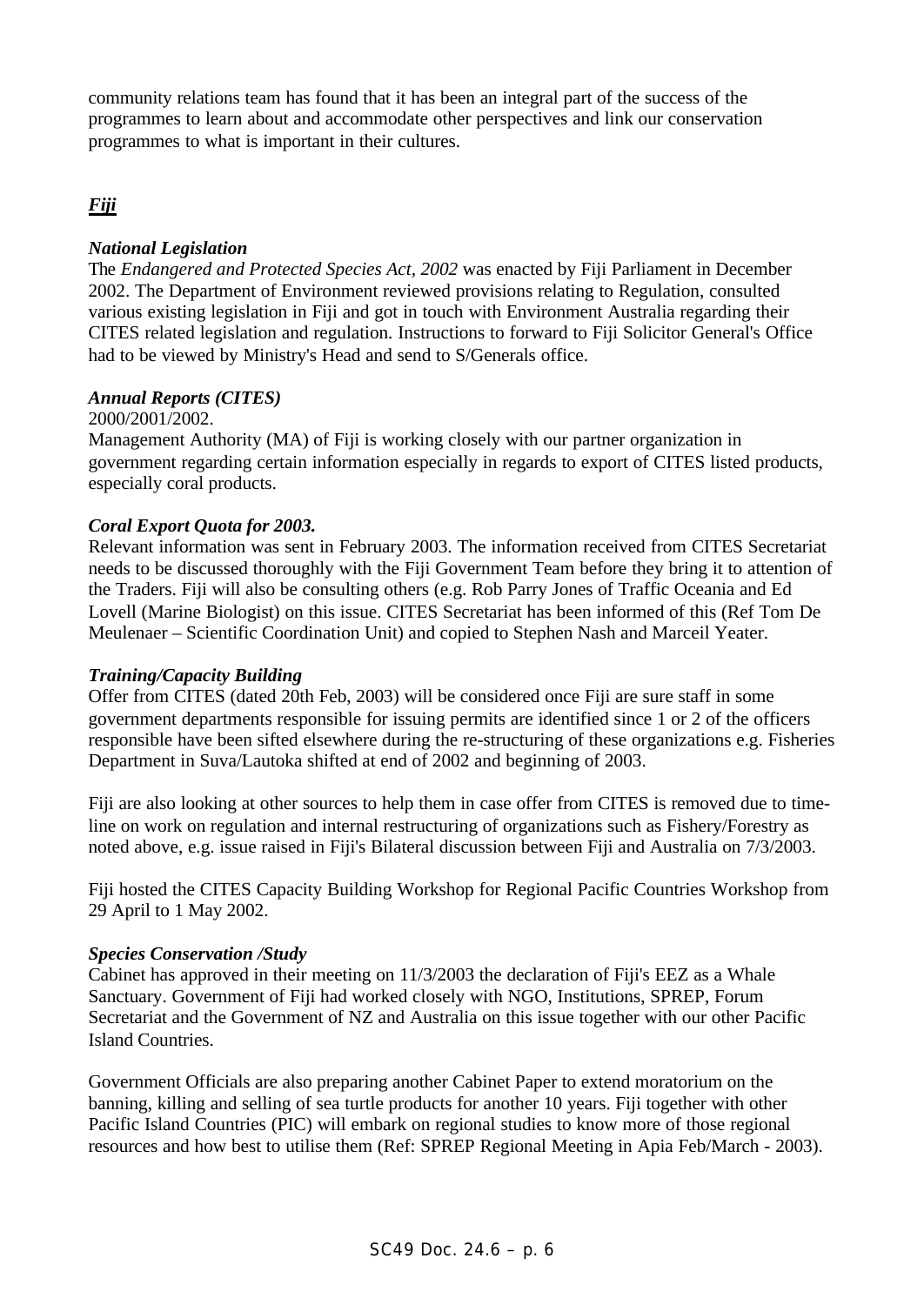## *Coral Study*

International Marinelife Alliance (IMA) has updated Fiji Govt in February regarding present study in relation to coral extraction in Fiji.

## *Forest products*

The Wildlife Conservation Society are already working in Fiji and certification is an issue they will be looking at. Fiji govt officials had discussed with them regarding training of Forestry Officers especially in-light of Mahogany Export. (Note-despite Fiji Mahogany being a plantation one - US Market still require CITES permit).

## *Birds*

Birdlife International are already established in Fiji and the government is grateful that four (4) field survey reports have been received.

## *Papua New Guinea*

## *Workshops/Training*

Papua New Guinea have developed two workshops to assist with enforcement and species identification. A workshop dealing with enforcement issues was developed collaboratively with the Papua New Guinea Customs and the Public Prosecutors Office, with staff completing the workshop earlier this year.

The second workshop, dealing with species identification of insects was developed with qualified entomologists and experts from the Papua New Guinea Department of Agriculture. These species experts were able to share their knowledge with staff and used specimens from the research collection to assist staff with the physical identification of certain CITES species. The workshop was completed by staff earlier this year.

## *Legislation (Papua New Guinea)*

A legislative review of Papua New Guinea's national legislation was completed recently and amendments have been prepared for introduction into parliament.

## *Gaharu wood or Agarwood trade*

Trade in Gaharu wood has emerged as a relatively recent problem in Papua New Guinea and the 'minor forest product sector' is not organised to deal with this type of trade. The bulk of this trade is illegal movement across the border with Indonesia. A particular enforcement difficulty is lack of scientific information for identification purposes.

Visits by Gaharu wood traders from neighbouring Malaysia and Indonesia into Papua New Guinea are having an impact on the trade, creating concerns about the sustainability of this resource and negative effects on the lives of some rural village communities.

The Papua New Guinea CITES Management Authority has raised concerns about the sustainability of this trade, with the Papua New Guinea Forest Service and has had consultation with the Papua New Guinea Forest Service, the Internal Revenue Commission and other government agencies to look at control measures for this trade. At a recent meeting, an interim interdepartmental committee decided to place a temporary ban on this trade until it has been established whether the species in use in Papua New Guinea is the CITES-listed *Aquilaria malaccensis.*

In conjunction with WWF South Pacific Programme, TRAFFIC Oceania have published a report "*Towards sustainable management of Papua New Guinea's Agarwood resource*" with recommendations for further action. Further to the publication of this report PNG Wildlife Officials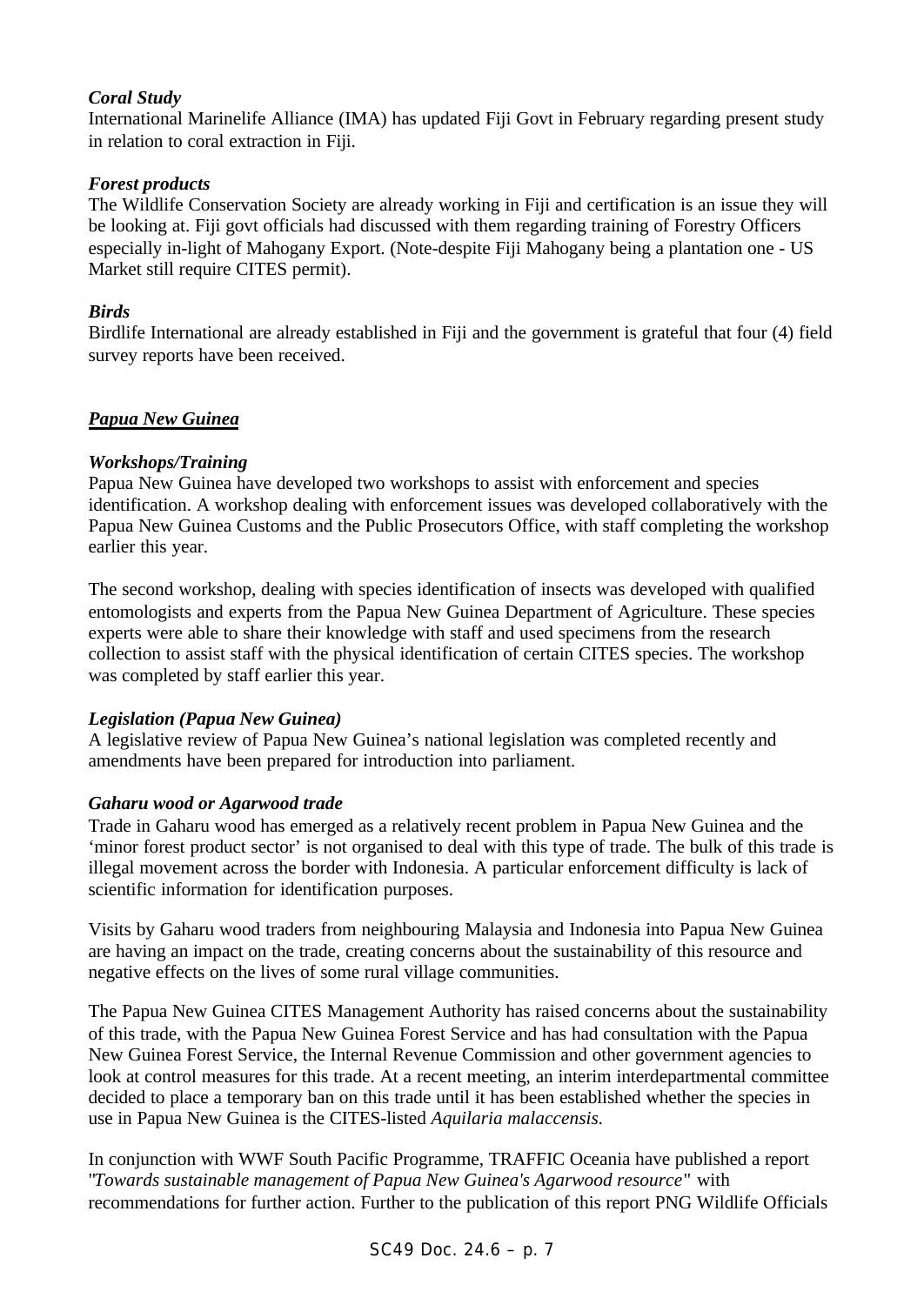are working with WWF and TRAFFIC to gather information and to plan the best approach to the recommendations.

#### *Swallow nest trade*

Significant numbers of swallow nest traders are visiting Papua New Guinea's border areas and conducting illegal trade across the border. The Management Authority is looking at possible options for establishing this trade legally in Papua New Guinea to control illegal activities across the border. Papua New Guinea will require technical data on the distribution of the species to develop an effective plan of action and are progressing well with establishing a contact in within the country to provide this data.

#### *Crocodiles*

A population survey as required in the Management Plan for PNG crocodiles was conducted earlier this year.

#### *Vanuatu*

Vanuatu became a Party to CITES in October 1989. Even though it has been not been easy, considering the obligations and commitments that Vanuatu would have under CITES, the Government of Vanuatu recognised the importance of a global partnership between and among the state Parties to save the threatened and endangered species of wild fauna and flora of the world, so decided to become a party to the global convention.

As a Small Island Developing and a Least Developed Country, Vanuatu has very limited financial and technical resources available to implement the Convention. Such limitations are clearly shown in the non-compliance of the Convention, particularly with annual reporting and financial contributions.

While recognising the limitations that Vanuatu has in implementing the Convention, efforts at the national levels have been made with the very limited and available resources to effectively implement the Convention. The following activities have taken place since Vanuatu last attended the Eleventh Meeting of the Conference of the Parties in Nairobi, Kenya:

#### *Workshops*

Representatives from the government, one each from the Departments of Fisheries and Environment and Conservation attended the *First CITES Regional Workshop for Small Island Developing States in Oceania,* held in Nadi, Fiji from April 29 to May 1, 2002. The workshop was organised by Environment Australia.

At the national level, a CITES workshop specifically, looking at coral trade was held from 15 to 17 October 2002. The workshop was organised by the Environment Unit, which is the CITES Management Authority for Vanuatu in collaboration with the South Pacific Regional Environment Programme (SPREP) and financial assistance from Canada.

As a result of the First Regional workshop for SIDS in Oceania in Nadi and thanks to Environment Australia and AusAID, the Vanuatu Management Authority was provided with a computer which is being used to assist with this report preparation.

The national workshop was attended by government representatives from the Departments of Customs, Trade, Fisheries, Agriculture, Quarantine, Police and Forestry and from the non-governmental organizations, the airlines and the private coral trade operators.

The purpose of the workshop was to train the different agencies in the identification of CITES listed coral species. Specimens of corals were brought in from Fiji for hands on coral identification. Each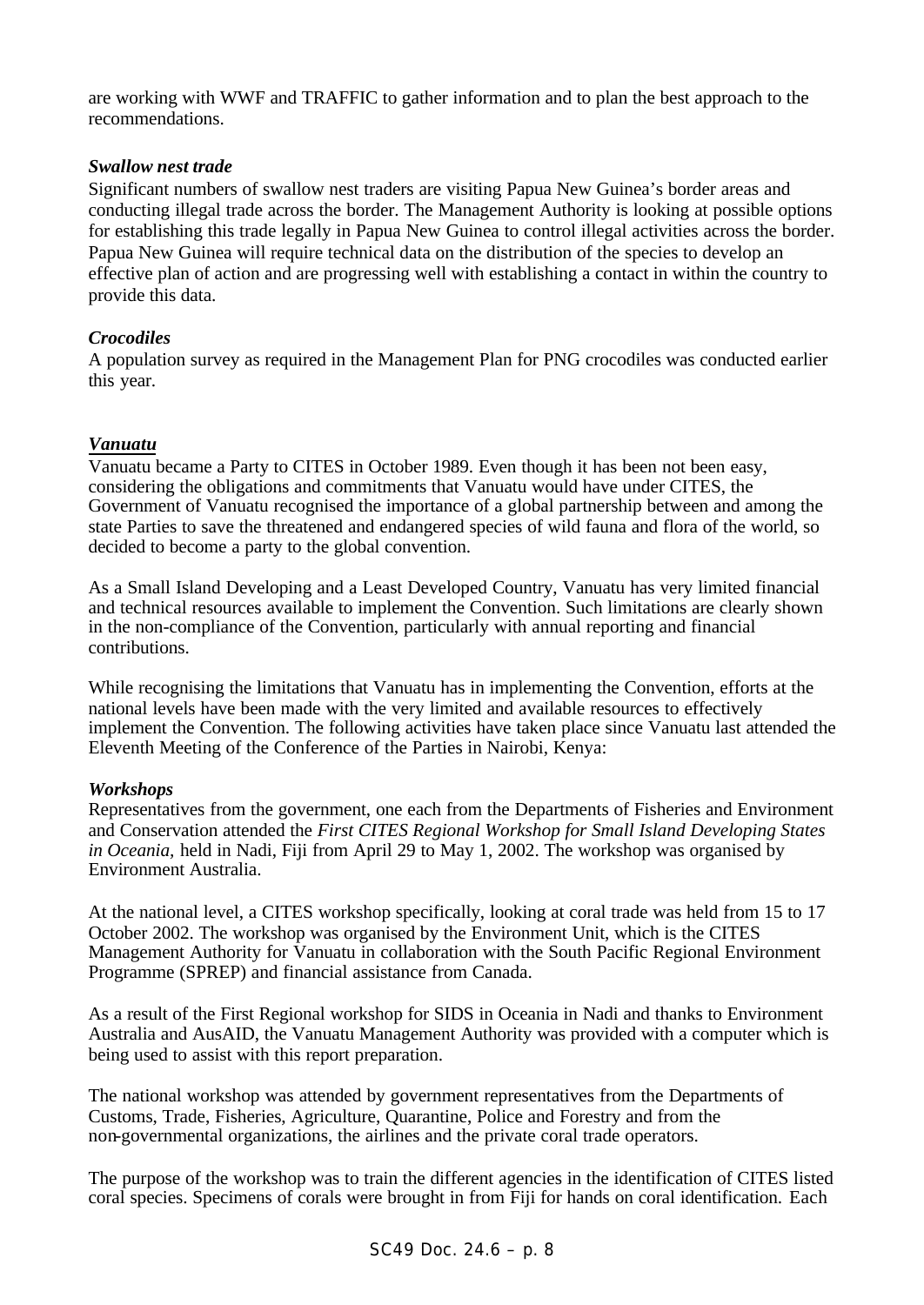participant was given a copy of a *Guide to Indo-Pacific Corals in International Wildlife Trade* which will be very useful to the agencies and participants concerned. CITES was also discussed for the interest of the agencies who for the first time have been involved in such training.

From 3rd to 7th March, another workshop was organised by a national non-governmental organisation, the "*Wan Smol Bag Theater"* in collaboration with the CITES Management Authority for Vanuatu for the Vanuatu Turtle Monitors to discuss environment related issues including marine turtles and CITES related issues. The workshop was attended by people from throughout Vanuatu who work as volunteers in their respective islands and communities to protect marine turtles. The responsibilities of those turtle monitors has as increased to cover other environmental issues, thus, the change of the volunteer name from "Turtle Monitors" to "*Vanua-Tai Monitors".*

## *Activities related to particular species*

A policy decision was made by the Department of Fisheries and the CITES Management Authority (Environment Unit) to ban harvesting and exports of *Tridacna crocea.* Companies that have an interest to export *T. crocea* have been informed of the decision and close checks and monitorings are being carried out by the enforcement officers of the Departments of Fisheries, Quarantine and the Environment Unit to ensure that there are no exports of *T. crocea* from Vanuatu.

#### *Legislation*

The *"International Trade (Fauna & Flora) Act"* of Vanuatu is the major piece of national legislation that has provisions for regulating and controlling the export, re-exports, imports and re-imports of CITES listed species.

On issuing of CITES Permits, the Vanuatu CITES Management Authority charge specific fees for the permits. This is provided for under the "*International Trade (Fauna & Flora) Act":* The current fees are being reviewed by the Management Authority for further changes.

Apart from the *International Trade (Fauna & Flora) Act,* in November 2002, the Vanuatu national parliament passed another bill for the environment, known as the *"Environmental Management and Conservation Legislation ". This* piece of legislation was officially published in the Government Gazzett No.6 on 10th March 2003. Though not directly responsible for the CITES related issues, the Act provides some strength to the management of threatened and or endangered species of wild fauna and flora. The Act also enacted amendments to the "*Wild Bird (Protection) Act 1962*" by making changes to the word "agriculture" substituting the word "environment". Until the publication of the Environment Management and Conservation Act on 10<sup>th</sup> March 2003, the *"Wild*" *Bird (Protection) Act 1962"* was under the jurisdiction of the Department of Agriculture.

#### *Annual Reports*

During the 12th Meeting of the Conference of the Parties to CITES in Santiago,in November 2002, the meeting decided to suspend eight parties including Vanuatu for non compliance of Article VII and Resolution Conf.11.17. This has been a difficult choice for Vanuatu as the Management Authority, with the support of the Oceania representative on the Standing Committee (SC) made efforts to justify to the SC the reasons for failure to submit reports annually.

However, since the decision was carried at the 12th CoP's Meeting, the CITES Management Authority, with the limited human resources made every effort to address the issue immediately. The outstanding raw data for the period from 1996 to 2002 were compiled and submitted to the UNEP-WCMC to be checked to ensure that exports have been in compliance with the Convention. The raw data have been received and UNEP-WCMC is putting the data into access and checking it.

The raw data for that period was quickly collected from the data bank for the Biodiversity Strategy hosted within the Environment Unit. This is a project looking at biodiversity including marine and terrestrial wildlife. This date bank is computerized and each time a research is conducted in Vanuatu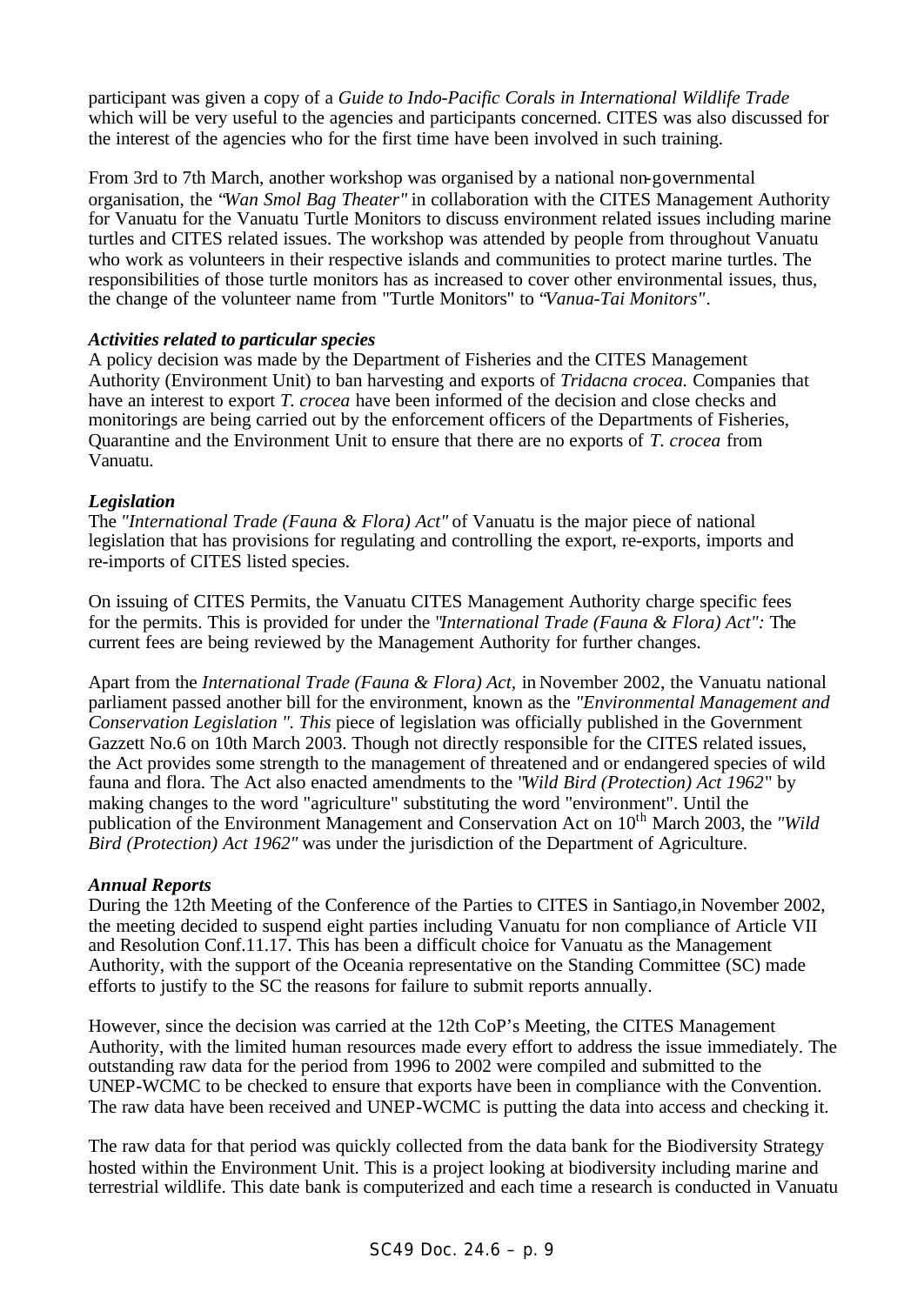on wildlife, the information is computerised with all information including CITES if the a wildlife species is being exported.

This experience of computerizing raw bio-diversity data is recommended particularly for the Oceania SIDs. This will assist in annual report preparations for Vanuatu from now on.

#### *Capacity building activities*

CITES Management Authority with the assistance of SPREP provided training to government and non-government representatives to strengthen their capacity in dealing with CITES related issues at the workshop that was held in October 2002. Follow up capacity training is being planned for the future.

## *Australia*

#### *Standing Committee*

Ms Anne-Marie Delahunt in her capacity as the representative for Australia and Oceania on the CITES Standing Committee attended the  $46<sup>th</sup>$  and  $47<sup>th</sup>$  meetings of the Standing Committee. For both of these meetings, Australia has prepared and circulated a summary report for the region.

## *CoP12*

*Australia actively participated in CoP12.* Prior to CoP12 stakeholders were consulted widely on all proposals for listing of marine species and Australia's position was formulated accordingly. The Head of the Australian delegation, Ms Anne-Marie Delahunt, chaired Committee 2, and members of the Australian delegation contributed to working groups on criteria review, marine issues, personal effects, permitting and the budget.

#### *Oceania Capacity Building Workshop*

Australia attended a Regional Workshop for Small Island Developing States (SIDS) in Fiji from 29 April to 1 May 2002.

Following the workshop, and to improve communication around the region, Australia has been providing periodic summaries of Notifications and other relevant news and information to focal/regional contacts and has been circulating reports from CITES Committee meetings to regional contacts.

Australia provided workshop representatives with CD-ROMs containing useful CITES information, and also arranged for the distribution of 12 computers for use by CITES Management Authorities and competent authorities in the region.

Australia looks forward to working with regional Parties and Non-Parties, the Secretariat, NGOs and other importing countries to build the capacity of the region through other similar activities, in accordance with Decisions 12.94 and 12.95.

#### *Species Management Workshop - Indonesia*

Australia funded and facilitated a Species Management workshop in Bogor, Indonesia from 15 to 17 April 2002.

The purpose of the workshop was to provide Indonesian government officials with expert advice on species population assessment, population assessment methods and the preparation of species management programs to meet CITES requirements.

The Indonesian CITES Management & Scientific Authorities agreed to adopt the IUCN developed non-detriment finding model, modified to take into account Indonesian context.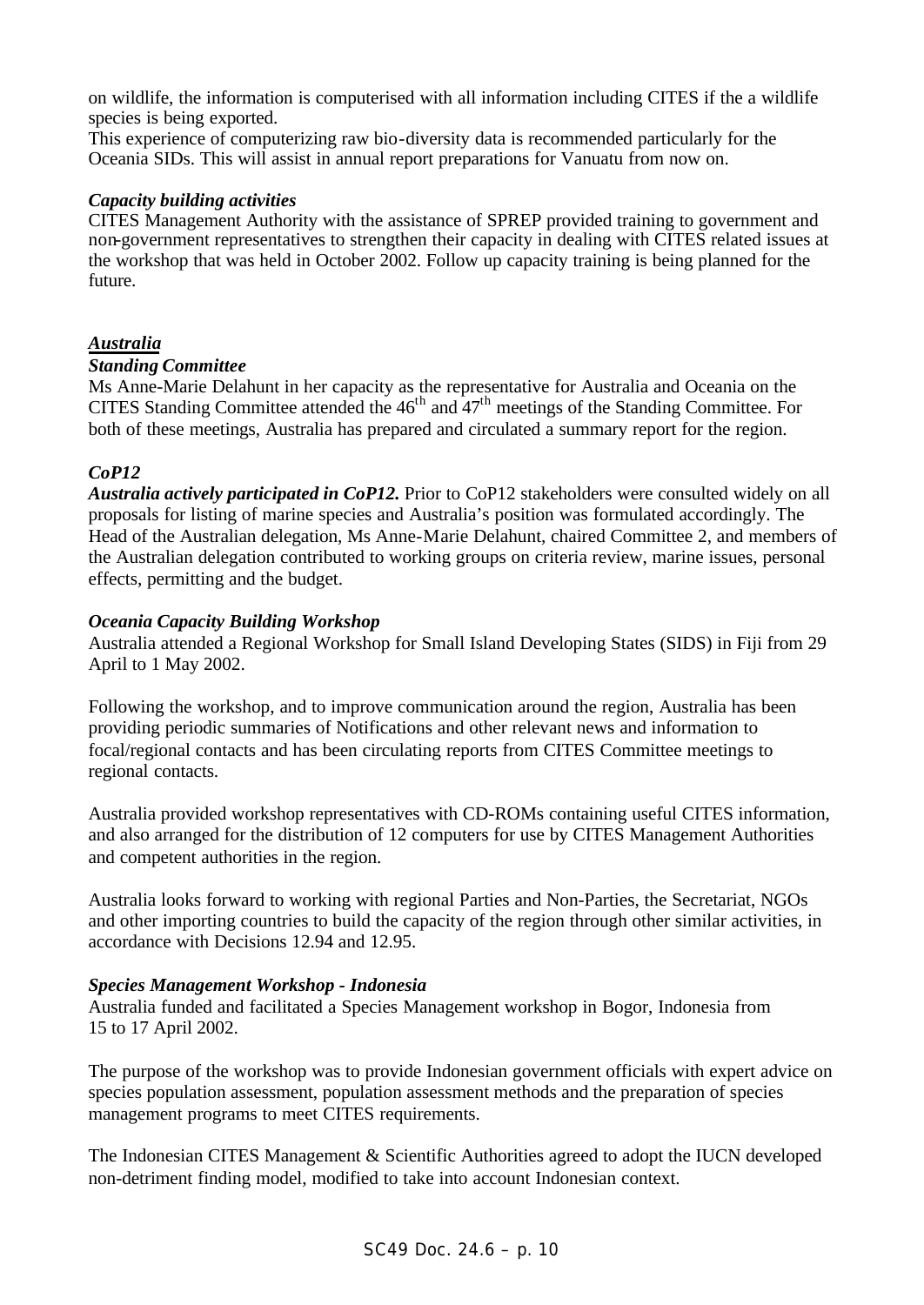The workshop was well attended by representatives from the Indonesian CITES authorities, scientific researchers, local environmental NGOs and the timber industry. The forum provided an opportunity for the CITES authorities of Indonesia and Australia to establish a friendly and cooperative relationship that should be maintained and built upon.

### *Administrative Streamlining*

Australia has been consulting with other Parties and exploring streamlining options for issuing permits in accordance with Resolution Conf. 12.3. Australia is also further enhancing and developing the functionality of the Wildlife Trade Management Database.

#### *Legislation Implementation*

Australia has updated the List of CITES Species recognised under Australia's implementing legislation, giving effect to CoP12 amendments to the Appendices.

## *Enforcement – Case Management Software*

The enforcement unit has purchased a Case Management System to record and report on the number and types of incidents and investigations undertaken by the team. The system is designed to manage large amounts of information about breaches of the legislation which then enables identification of trends in wildlife crime and areas of vulnerability. The system complements the already established Secure Intelligence Database which is used to record information about the alleged activities of international and domestic wildlife criminals.

## *Enforcement*

Australia has had seven successful prosecutions for illegal wildlife trade since March 2002.

Australia has developed an inspector's training manual for use by Customs and other inspectors appointed under the legislation.

Subject to the available of resources availability, Australia may run another Regional Wildlife Law Enforcement Officers Conference sometime in 2003.

## *Customs Memorandum of Understanding*

Environment Australia updated and amended the Memorandum of Understanding with the Australian Customs Service and continues to have a full time Customs Officer attached to the enforcement team. The team is scoping the possibilities that could be realised from having an Australian Quarantine Officer also attached to the team. During this last twelve month period approximately 460 Customs Officer were provided with CITES training.

#### *Greenparrot Software*

Environment Australia has entered an agreement with the Australian Customs Service to purchase an interactive CITES identification software tool called 'Greenparrot", developed in the UK and which continues to be updated by participating users. The software has been distributed throughout Australia and is being used to accurately identify listed specimens; thereby reducing the number of incorrectly seized specimens, particularly shells.

## *Review of Significant Trade in Cycads*

Australia has provided input to the CITES review of trade in cycads. The input covers Australian management of cycad harvesting and regulation of imports and exports of cycads.